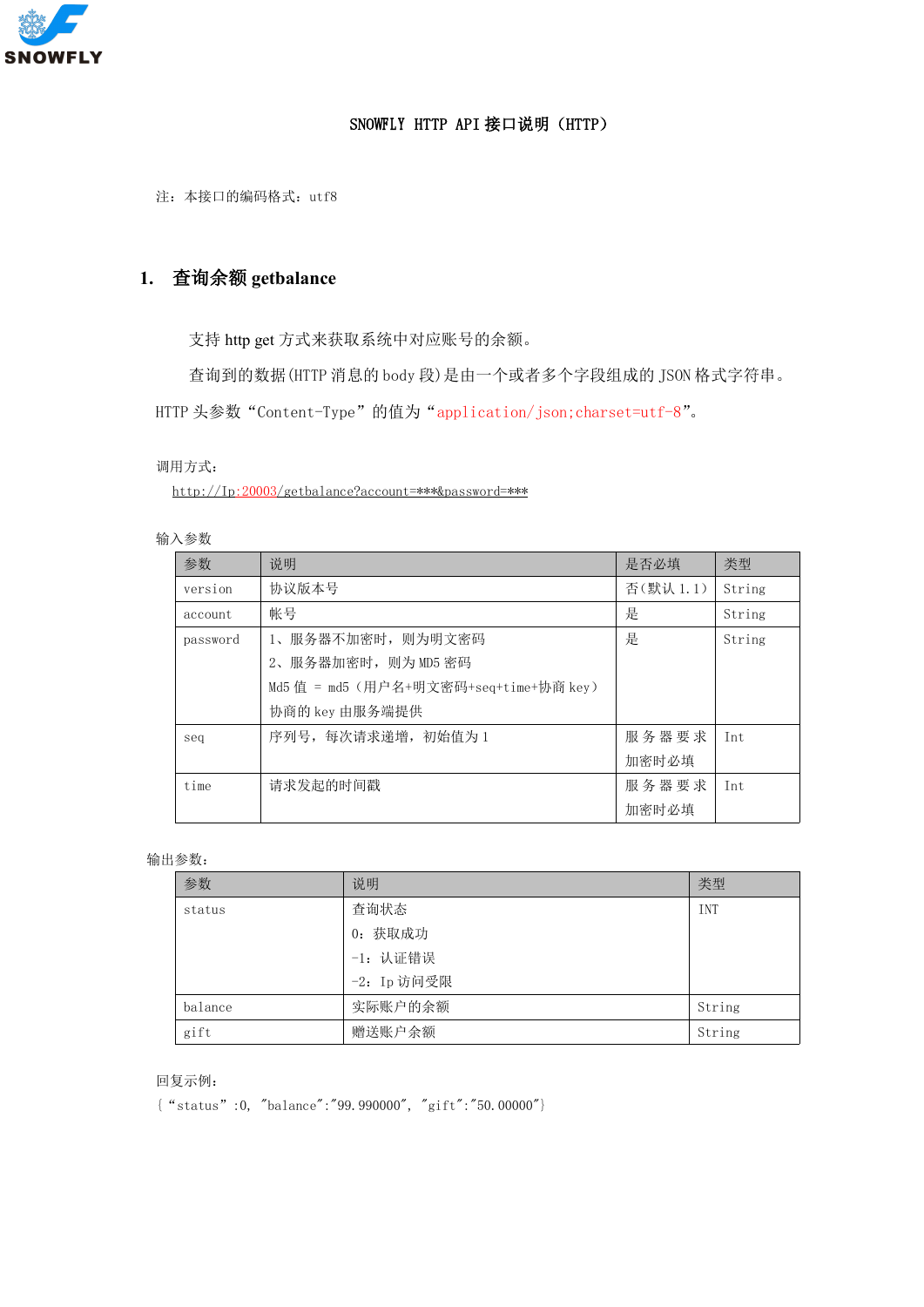# **2.** 群发短信 **sendsms**

支持 http get 或 post 方式来提交发送短信, get 发送一次性最多提交 100 个号码, post 方式一次性最多提交 10000 个号码。

提交的结果数据(HTTP 消息的 body 段)是由一个或者多个字段组成的 JSON 格式字符 串。HTTP 头参数"Content-Type"的值为"application/json;charset=utf-8"。

```
1、http get 调用方式:
```
http://Ip:20003/sendsms?account=\*\*\*&password=\*\*\*&smstype=0&numbers=10010,1008611&c ontent=\*\*\*&mmstitle=mmstitle\_text

2、http post 调用方式:(多个号码,单个短信内容)

```
http://Ip:20003/sendsms
```

```
body:{"account":"chenkc","password":"123456","content":"test","smstype":0,"mmstitle":
"mmstitlet decs", "numbers":"123456"}
```
3、http post 调用方式:(使用数组 sms array 传递多个号码,多个短信内容)

```
http://Ip:20003/sendsms
```

```
body:{"account":"chenkc","password":"123456","smsarray":[
  {"content":"***","smstype":0,"mmstitle":"***","numbers":"***","sender":"***"},
  { "content":"***", "smstype":0, "mmstitle":"***", "numbers":"****, ****"},
  ...
  {7 content1":"***","smstype":0,"mmstitle":"***","numbers":"****"}
  ]}
```
备注:需要把所有的参数以 json 的方式放在 body 中

输入参数:

| 参数       | 说明                    | 是否必填     | 类型     |
|----------|-----------------------|----------|--------|
| version  | 协议版本号                 | 否(默认1.0) | String |
| account  | 帐号                    | 是        | String |
| password | 1、服务器不加密时, 则为明文密码     | 是        | String |
|          | 2、服务器加密时, 则为 MD5 密码   |          |        |
|          | Md5 值 = md5 (用户名+明文密码 |          |        |
|          | +seq+time+协商 key)     |          |        |
|          | 协商的 key 由服务端提供        |          |        |
| seq      | 序列号, 每次请求递增, 初始值为1    | 服务器要求加   | Int    |
|          |                       | 密时必填     |        |
| time     | 请求发起的时间戳              | 服务器要求加   | Int    |
|          |                       | 密时必填     |        |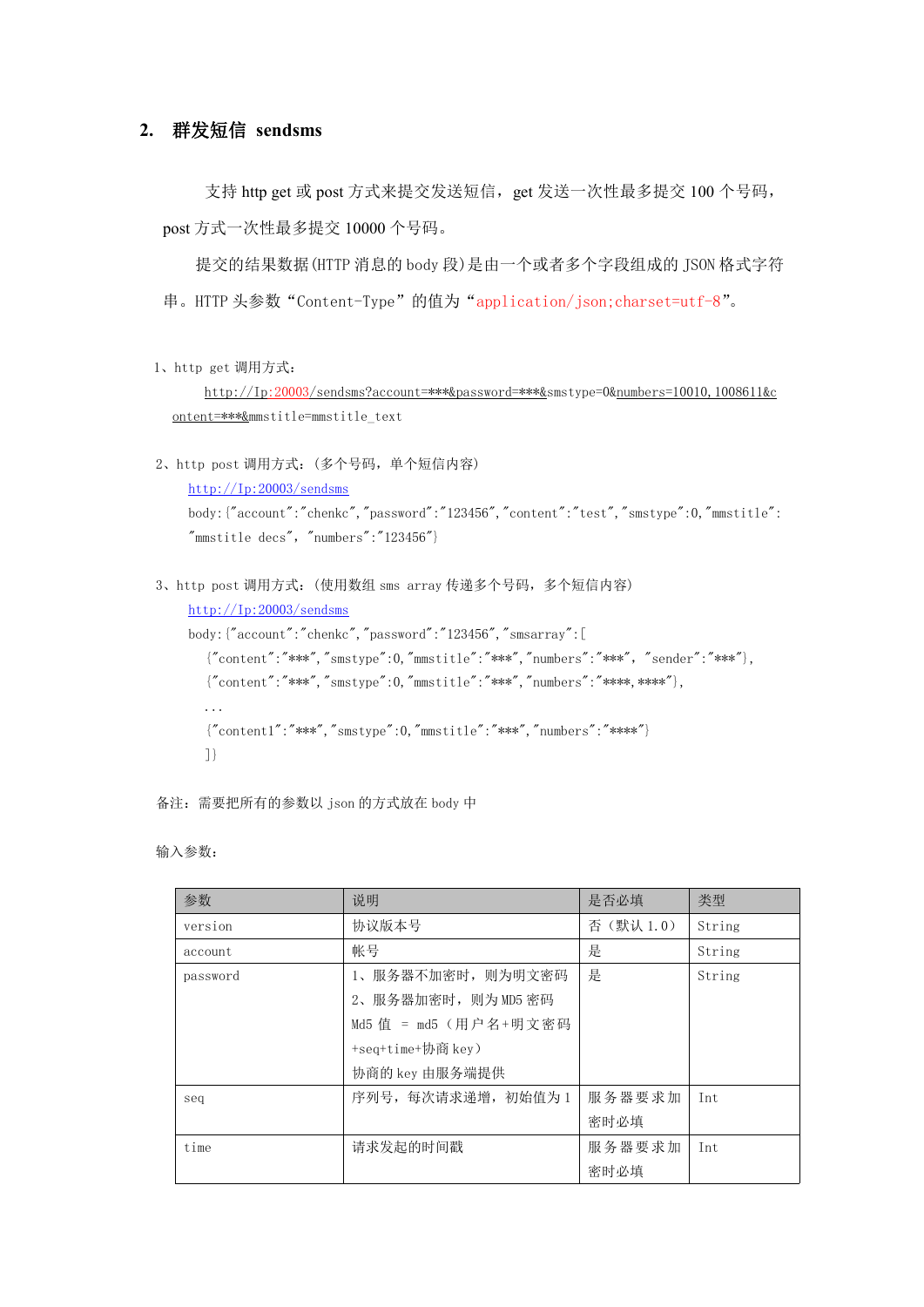| 短信类型 (0: 普通短信, 1: 彩信)        | 否(默认0)              | Int           |
|------------------------------|---------------------|---------------|
| 彩信标题 (get 方式需要做              | 否                   | String        |
| urlEncode)                   |                     |               |
| 发件人                          | 否                   | String        |
| 短信接收号码,多个号码之间以英文             | 和 smsarray $\equiv$ |               |
| 逗号分隔 (get 最多 100 个, post 最   | 选一                  |               |
| 多10000个)                     |                     |               |
| 发送内容 (get 方式需要做              | 和 smsarray $\equiv$ | String        |
| urlEncode)                   | 选一                  | 长度不能超过        |
|                              |                     | 1024          |
| 定时发送时间(为空为立即发送)              | 和 smsarray 二        | String $(14)$ |
| 比如: 20171001123015, 表示 2017年 | 选一                  |               |
| 10月1日12时30分15秒               |                     |               |
|                              | 否                   |               |
|                              |                     |               |

## 数组 smsarray 参数:

| 参数       | 说明                           | 是否必填   | 类型            |
|----------|------------------------------|--------|---------------|
| smstype  | 短信类型 (0: 普通短信, 1: 彩信)        | 否(默认0) | Int           |
| mmstitle | 彩信标题 (get 方式需要做              | 否      | String        |
|          | urlEncode)                   |        |               |
| sender   | 发件人                          | 否      | String        |
| numbers  | 短信接收号码,多个号码之间以英文             | 是      |               |
|          | 逗号分隔                         |        |               |
| content  | 发送内容 (get 方式需要做              | 是      | String        |
|          | urlEncode)                   |        | 长度不能超过        |
|          |                              |        | 1024          |
| sendtime | 定时发送时间(为空为立即发送)              | 否      | String $(14)$ |
|          | 比如: 20171001123015, 表示 2017年 |        |               |
|          | 10月1日12时30分15秒               |        |               |

## 输出参数:

| 参数     | 说明             | 类型  |
|--------|----------------|-----|
| status | 发送提交状态         | INT |
|        | 0: 获取成功        |     |
|        | -1: 认证错误       |     |
|        | -2: Ip 访问受限    |     |
|        | -3: 短信内容含有敏感字符 |     |
|        | -4: 短信内容为空     |     |
|        | -5: 短信内容过长     |     |
|        | -6: 不是模板的短信    |     |
|        | -7: 号码个数过多     |     |
|        | -8: 号码为空       |     |
|        | -9: 号码异常       |     |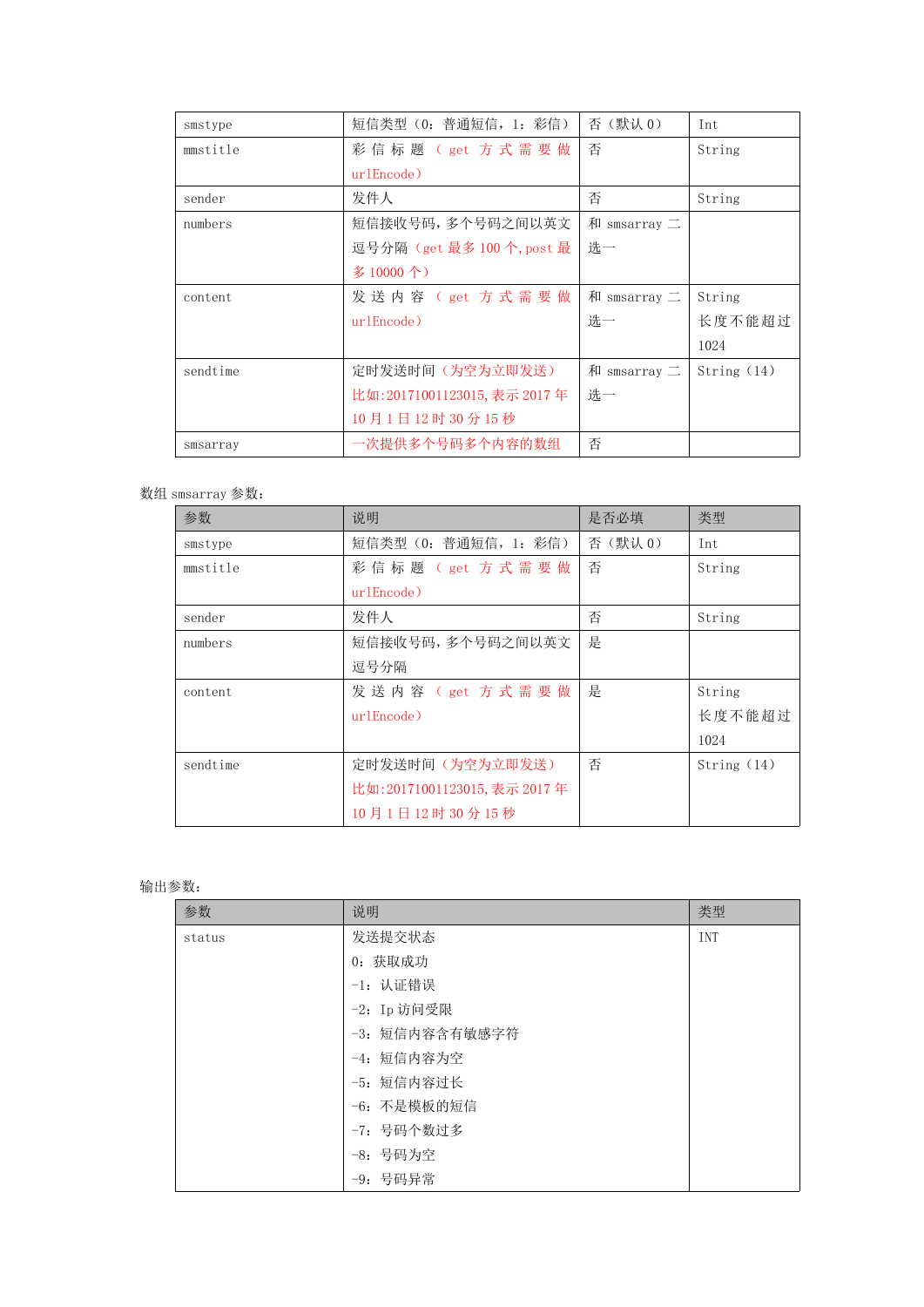|         | -10: 该通道余额不足, 不能满足本次发送       |            |
|---------|------------------------------|------------|
|         | -11: 定时时间格式不对                |            |
|         | -12: 由于平台的原因, 批量提交出错, 请与管理员联 |            |
|         | 系                            |            |
|         | -13; 用户被锁定                   |            |
| success | 提交成功的次数                      | <b>TNT</b> |
| fail    | 提交失败的个数                      | <b>TNT</b> |
| array   | 提交短信成功的数组                    |            |
|         | 数组中依次包含"号码、号码的发送结果查询 ID", 数  |            |
|         | 据均为数字字符                      |            |
|         |                              |            |

备注:提交发送短信成功后,系统会给提供成功的号码生成一个 Id,以后客户可以根据这个 Id 来查 询该短信的发送结果。

回复示例:

 ${$ "status":0, "success":2, "fail":0, "array": [[10010,1], [1008611,2]]}

# **3.** 查询短信发送结果 **getreport**

支持 http get 方式来查询短信发送状态, get 发送一次性最多提交 200 个号码。

备注:

2020年12月31日,添加支持送达报告的获取,可以通过配置文件 EIMS\_HTTP\_GET\_DELIVER\_REPORT 这

个选项关闭送达报告的功能

查询的结果数据(HTTP 消息的 body 段)是由一个或者多个字段组成的 JSON 格式字符串。

HTTP 头参数 "Content-Type"的值为 "application/json;charset=utf-8"。

调用方式:

http://Ip:20003/getreport?account=\*\*\*&password=\*\*\*&ids=1,2

输入参数:

| 参数       | 说明                    | 是否必填     | 类型     |
|----------|-----------------------|----------|--------|
| version  | 协议版本号                 | 否(默认1.0) | String |
| account  | 帐号                    | 是        | String |
| password | 1、服务器不加密时, 则为明文密码     | 是        | String |
|          | 2、服务器加密时, 则为 MD5 密码   |          |        |
|          | Md5 值 = md5 (用户名+明文密码 |          |        |
|          | +seq+time+协商 key)     |          |        |
|          | 协商的 key 由服务端提供        |          |        |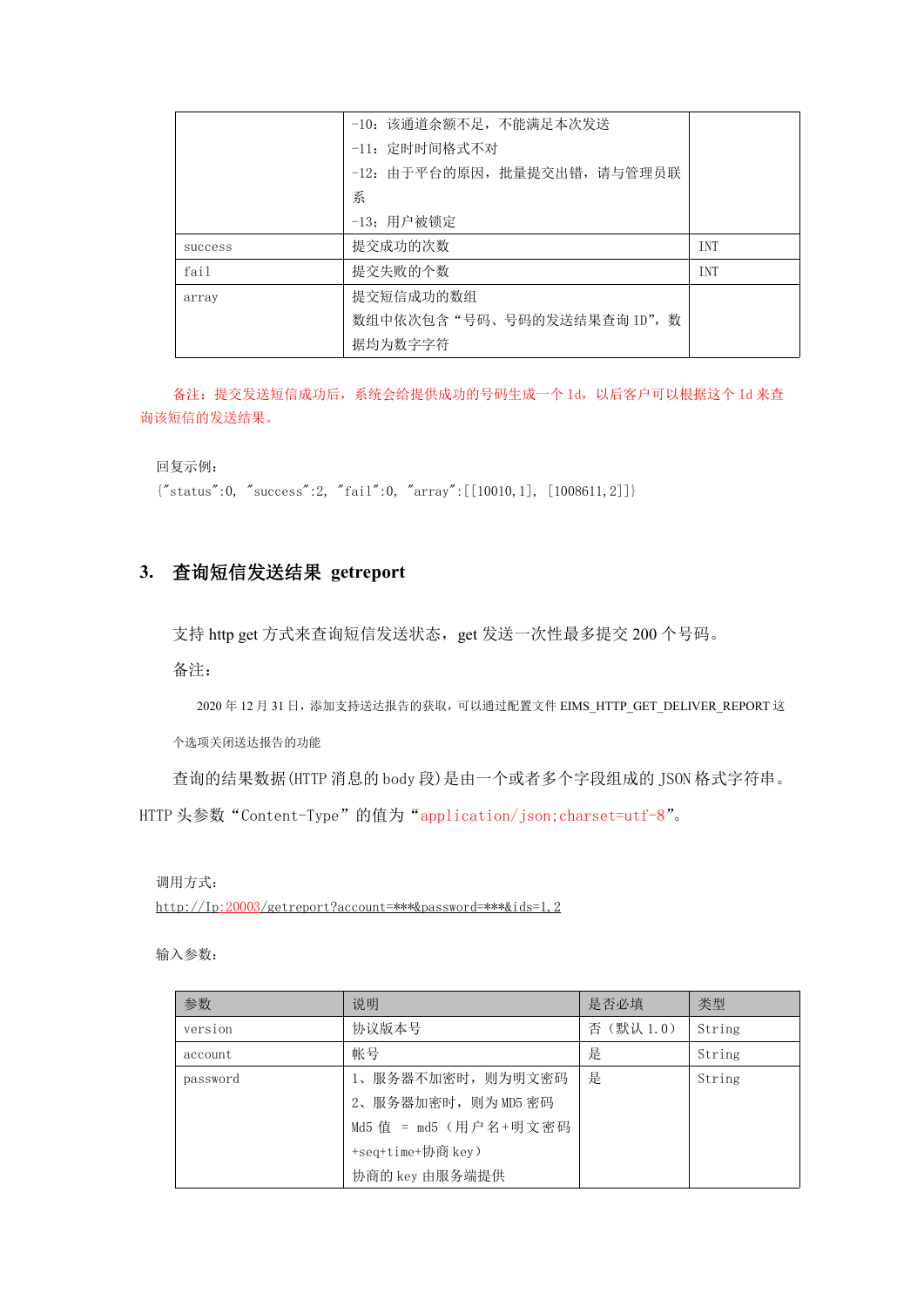| seq  | 序列号, 每次请求递增, 初始值为1   | 服务器要求加 | Int    |
|------|----------------------|--------|--------|
|      |                      | 密时必填   |        |
| time | 请求发起的时间戳             | 服务器要求加 | Int    |
|      |                      | 密时必填   |        |
| ids  | 指定查询发送结果的短信 id (该 id | 是      | String |
|      | 在提交时由系统返回), 多个号码之    |        |        |
|      | 间以英文逗号分隔(最多200个)     |        |        |

#### 输出参数:

| 参数             | 说明                          | 类型  |
|----------------|-----------------------------|-----|
| status         | 发送提交状态                      | INT |
| success        | 发送成功的条数                     | INT |
| fail           | 发送失败的条数                     | INT |
| unsent         | 未发送条数                       | INT |
| sending        | 正在发送的条数                     | INT |
| deliverSuc     | 送达成功的条数                     | INT |
| deliverFail    | 送达失败的条数                     | INT |
| deliverTimeout | 超时送达的条数                     | INT |
| nofound        | Id 没有找到的条数                  |     |
| array          | 短信发送结果的数组                   |     |
|                | 数组中依次包含"号码的状态查询 ID(数字)、号码(字 |     |
|                | 符串)、发送时间(数字)、发送状态(数字),送达时   |     |
|                | 间(数字), 送达状态(数字)"            |     |
|                | 发送状态:                       |     |
|                | 0: 发送成功,                    |     |
|                | 1: 未发送,                     |     |
|                | 2: 正在发送                     |     |
|                | 其他: 发送失败                    |     |
|                | 送达状态:                       |     |
|                | 0: 不需要报告                    |     |
|                | 1: 已经发送但是还未送达               |     |
|                | 2: 送达失败                     |     |
|                | 3: 送达成功                     |     |
|                | 4: 送达超时                     |     |
|                | 5: 其他未知状态                   |     |

备注:提交发送短信成功后,系统会给提供成功的号码生成一个 Id,以后客户可以根据这个 Id 来查 询该短信的发送结果。

回复示例:

 ${$ "status":0, "success":1, "fail":1, "unsent":0, "sending":0, "nofound":0, "array":[[1,"10010",20171001123015,0, 0,0],  $[2, 710086117, 20171001123015, 0, 20171001123025, 3]]$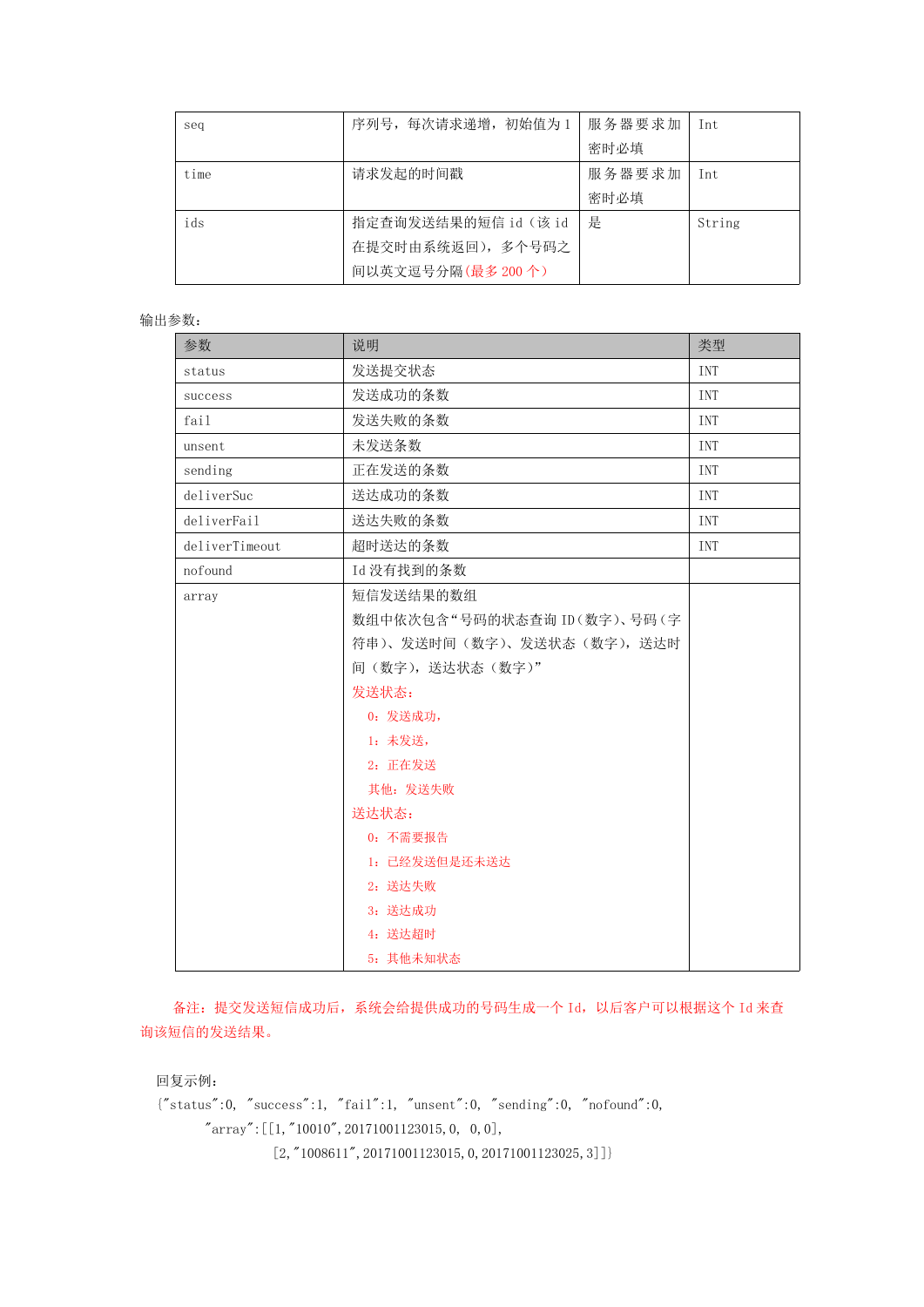备注:上述数组中的[1,10010,20171001123015,0],各个字段分别对应:号码的状态查询 ID、号码、发 送时间、状态。

| 状态编码         | 英文描述                   | 中文描述          |  |
|--------------|------------------------|---------------|--|
| $\mathbf{0}$ | success                | 成功            |  |
| 1001         | NoRoute                | 没有路由          |  |
| 1002         | NoChannel              | 没有通道          |  |
| 1003         | NoBablance             | 余额不足          |  |
| 1004         | Unkown                 | 未知            |  |
| 1005         | Send Refuse            | 对端拒绝发送        |  |
| 1006         | Send Timeout           | 对端发送超时        |  |
| 1007         | <b>Server Timeout</b>  | 服务端发送超时       |  |
| 1008         | SupplierMccMncLimit    | 供应商没有费率       |  |
| 1009         | ConsumerMccMncLimit    | 消费用户没有费率      |  |
| 1010         | NoSupplier             | 没有供应商         |  |
| 1011         | <b>Black Number</b>    | 黑号码限制         |  |
| 1012         | <b>Sensitive Words</b> | 敏感词限制         |  |
| 1013         | Daliy Limit            | 每天发送书限制       |  |
| 1014         | DestinationMccMncLimit | 号码 MccMnc 找不到 |  |
| 1016         | SMS Template Limit     | 短信模块限制        |  |
| 1017         | SupplierNoBablance     | 供应商余额不足       |  |
| 1018         | UserProfitLimit        | 用户利润不足        |  |
| 1019         | ChannelProfitLimit     | 通道利润不足        |  |
| 1020         | MccNumberLengthLimit   | MccMnc 号码长度限制 |  |
| 1021         | Job no found           | 没找到任务         |  |
| 1022         | china sms limit        | 中国短信受限        |  |
| 1023         | RouteMccMncLimit       | 路由 MccMnc 限制  |  |
|              |                        |               |  |

# **4.** 接收短信 **getsms**

支持 http get 方式来查询系统接收到短信, get 发送一次性最多查询 50 条接收短信。 查询的结果数据(HTTP 消息的 body 段)是由一个或者多个字段组成的 JSON 格式字符 串。HTTP 头参数"Content-Type"的值为"application/json;charset=utf-8"。

调用方式:

http://Ip:20003/getsms?account=\*\*\*&password=\*\*\*&start\_time=1543570302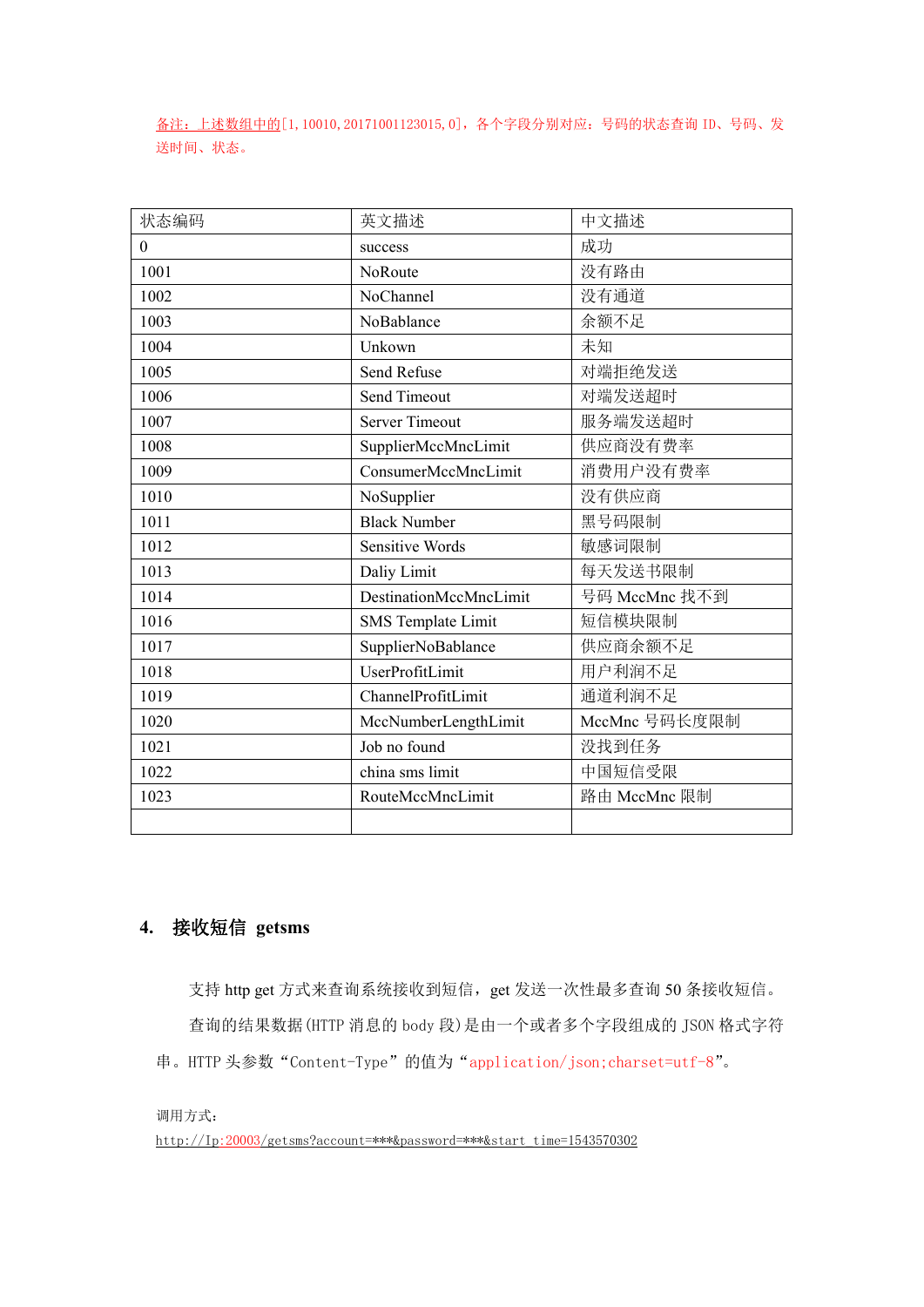#### 输入参数:

| 参数         | 说明                    | 是否必填     | 类型         |
|------------|-----------------------|----------|------------|
| version    | 协议版本号                 | 否(默认1.0) | String     |
| account    | 帐号                    | 是        | String     |
| password   | 1、服务器不加密时, 则为明文密码     | 是        | String     |
|            | 2、服务器加密时, 则为 MD5 密码   |          |            |
|            | Md5 值 = md5 (用户名+明文密码 |          |            |
|            | +seq+time+协商 key)     |          |            |
|            | 协商的 key 由服务端提供        |          |            |
| seq        | 序列号, 每次请求递增, 初始值为1    | 服务器要求加   | Int        |
|            |                       | 密时必填     |            |
| time       | 请求发起的时间戳              | 服务器要求加   | Int        |
|            |                       | 密时必填     |            |
| start_time | 开始查询的时间戳              | 否        | <b>TNT</b> |

输出参数:

| 参数     | 说明                             | 类型  |
|--------|--------------------------------|-----|
| status | 查询请求状态                         | INT |
|        | 0: 获取成功                        |     |
|        | -1: 认证错误                       |     |
|        | $-2$ : Ip 访问受限                 |     |
|        | -3: 短信内容含有敏感字符                 |     |
|        | -4: 短信内容为空                     |     |
|        | -5: 短信内容过长                     |     |
|        | -6: 不是模板的短信                    |     |
|        | -7: 号码个数过多                     |     |
|        | -8: 号码为空                       |     |
|        | -9: 号码异常                       |     |
|        | -10: 该通道余额不足, 不能满足本次发送         |     |
|        | -11: 定时时间格式不对                  |     |
|        | -12: 由于平台的原因, 提交出错, 请与管理员联系    |     |
|        | -13; 用户被锁定                     |     |
| cnt    | 查询到的接收短信条数(一个 get 请求最多不会超多     | INT |
|        | $50$ 条)                        |     |
| array  | 提交短信成功的数组                      |     |
|        | 数组中依次包含"id(系统中唯一的 id),发送号码、接   |     |
|        | 收号码、接收时间、短信内容",                |     |
|        | 备注: 短信内容需要做 base64 解码, 才能得到正确的 |     |
|        | utf8 编码的短信内容;若是有收到两条 id 相同的短   |     |
|        | 信,则可认为是重复的接收短信,客户一旦查询过的接       |     |
|        | 收短信, 第二次查询不会重复返回。              |     |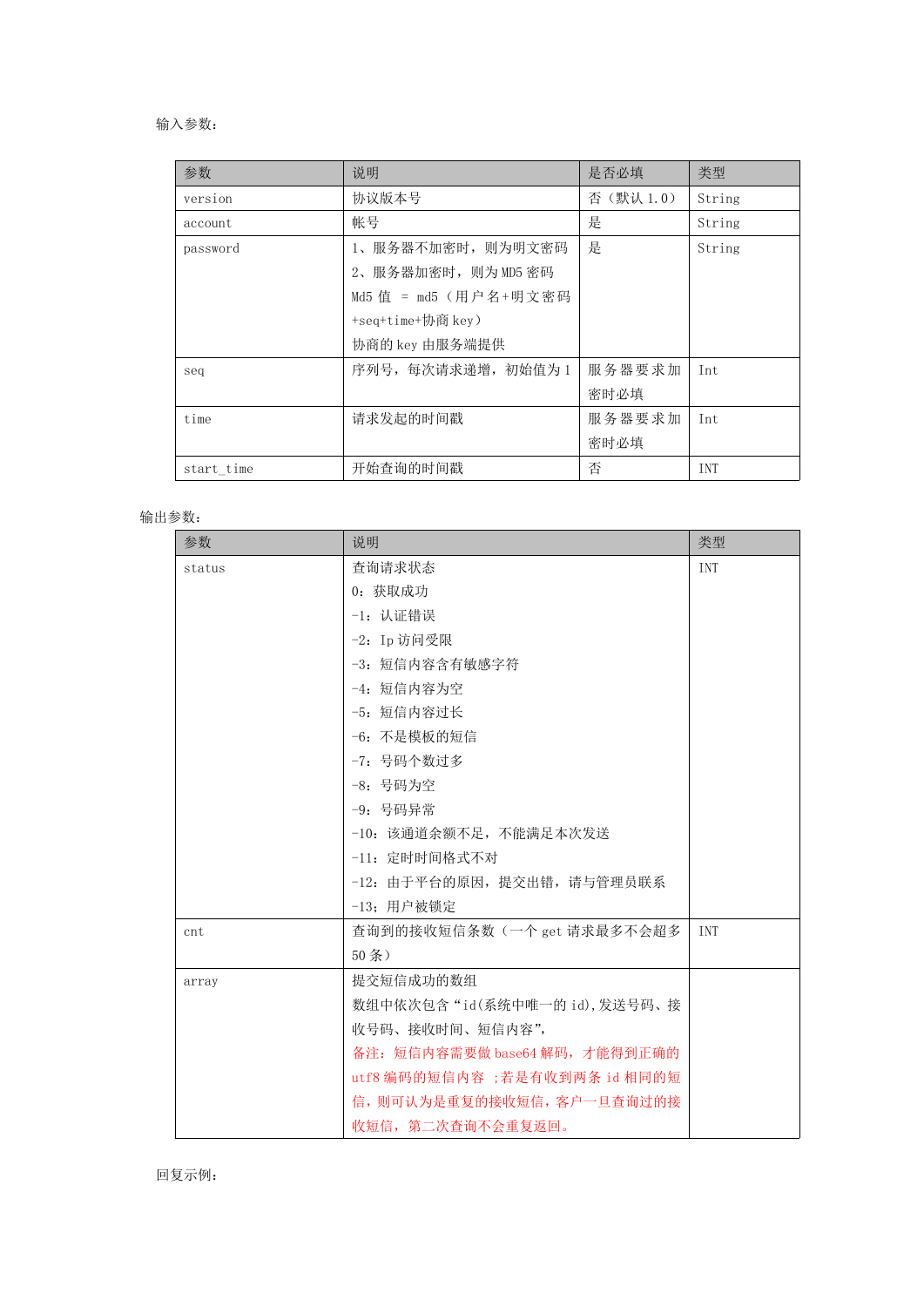{"status":0, "cnt":2,  $"array"$ : [[1,"10010","123456", 20171001123015, "\*\*\*\*\*\*\*\*\*\*\*\*\*\*\*\*\*\*\*\*\*\*\*\*\*\*\*\*\*\*\*\*\*\*\*,  $[2, "1008611", "123456", 20171001123015, "********************************************]\}]$ 

## **5.** 主动往客户的 **url** 推送发送报告

在系统上可以配置消费用户的推送报告的 url,系统发送完短信后,就会将短信的发 送结果, 以 put 的方式推送到客户指定的 url, 报告的内容以 json 的格式放在请求的 body 中。一次性最多推送 50 条发送报告。

```
Json 消息格式
```

| 参数    | 说明                                | 类型         |
|-------|-----------------------------------|------------|
| type  | 该消息的字符串类型, 默认值: "report"          | STRING     |
| cnt   | 本次推送中包含的报告条数(一个请求最多不会超多           | <b>INT</b> |
|       | 50 <sup>2</sup>                   |            |
| array | 发送报告的数组                           | 数组         |
|       | 数组中依次包含                           |            |
|       | id(发送时返回的 id, 整形)<br>$1_{\infty}$ |            |
|       | 发送号码(字符串)<br>$2\sim$              |            |
|       | 发送时间(长整形)<br>$3\sim$              |            |
|       | 发送结果(整形,0成功,非0则失败)<br>$4\cdot$    |            |
|       | 原因(字符串)<br>$5\degree$             |            |

推送示例:

{"type":"report","cnt":2,"array":[[1,"1234545456",20180801123015,0,"success"],[2,"2356844545 ",20180801223015, 1, "no balance"]]}

# **6.** 创建短信任务发送短信

支持 post 方式来创建发送短信的任务。

提交的结果数据(HTTP 消息的 body 段)是由一个或者多个字段组成的 JSON 格式字符

串。HTTP 头参数"Content-Type"的值为"application/json;charset=utf-8"。

Url: [http://Ip:20003/sms](http://ip:20003/sendsms)job

```
body 示例:
1、创建一个立即短信任务,号码直接放在 numbers 字段中
body:{"account":"chenkc","password":"123456","job":"job_with_number","numbersrc":0,"n
umbers":"123456,3444,54535","content":"test"}
```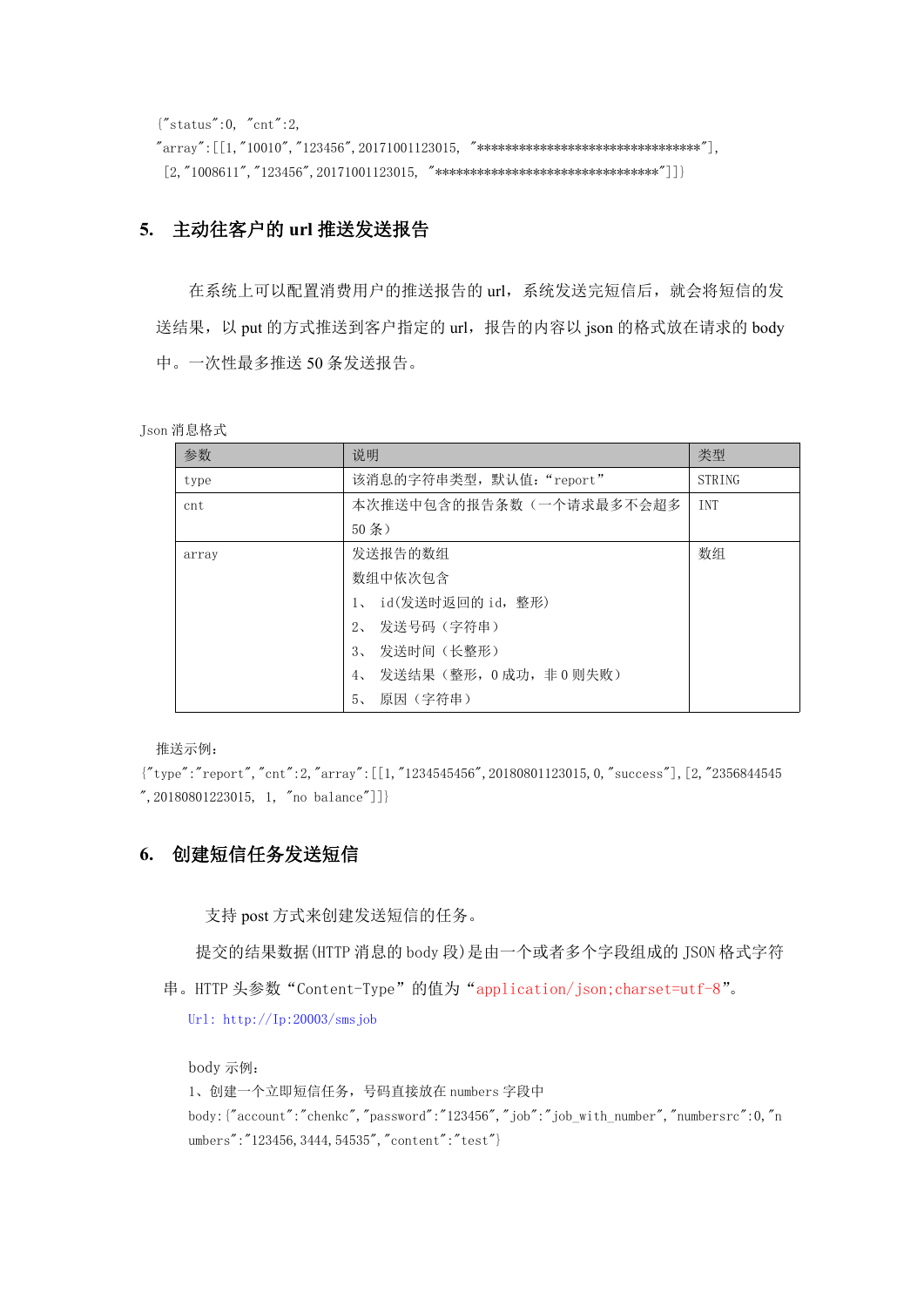2、创建一个立即短信任务, numbers 字段中存放的是一个号码文件的 url body: {"account":"chenkc","password":"123456","job":"job\_with\_number","numbersrc":1,"n umbers":"http://ip:port/sms.xls","content":"test"}

3、创建一个周期为 10 次每天 9 点触发的短信任务, numbers 字段中存放的是一个号码文件的 url

body:{"account":"chenkc","password":"123456","job":"job\_with\_number","jobtype":3,"per iod":10,"hour":9, "min":0,

 $"numbersrc":1,"numbers":"http://ip:port/sms.xls","content":"test"\}$ 

备注: 需要把所有的参数以 json 的方式放在 body 中, url 文件仅支持 xls, 不支持 xlsx

输入参数:

| 参数       | 说明                  | 是否必填 | 类型     | 备注                 |
|----------|---------------------|------|--------|--------------------|
| version  | 协议版本号               | 否    | String | 默认 1.0             |
| account  | 帐号                  | 是    | String |                    |
| password | 1、服务器不加密时, 则为明      | 是    | String |                    |
|          | 文密码                 |      |        |                    |
|          | 2、服务器加密时, 则为 MD5    |      |        |                    |
|          | 密码                  |      |        |                    |
|          | Md5 值 = md5 (用户名+明文 |      |        |                    |
|          | 密码+seq+time+协商 key) |      |        |                    |
|          | 协商的 key 由服务端提供      |      |        |                    |
| seq      | 序列号, 每次请求递增, 初      | 否    | Int    | 服务器要求加密时必填         |
|          | 始值为1                |      |        |                    |
| time     | 请求发起的时间戳            | 否    | Int    | 服务器要求加密时必填         |
| job      | 任务名称                | 是    | String |                    |
| jobtype  | 任务类型                | 否    | Int    | 默认 0               |
|          | $0: 2E$ 即           |      |        |                    |
|          | 1:定时                |      |        |                    |
|          | 2:间隔                |      |        |                    |
|          | 3:每天                |      |        |                    |
|          | 4:每周                |      |        |                    |
|          | 5:每月                |      |        |                    |
| period   | 周期任务的周期数            | 否    | Int    | 1、该值只对任务类型大于2时生    |
|          |                     |      |        | 效;                 |
|          |                     |      |        | 2、周期任务若周期和计划结束时    |
|          |                     |      |        | 间都为空, 那么默认周期数为1    |
| interval | 间隔多久触发一次间隔的短        | 否    | Int    | 当任务类型为2间隔时为必填项;    |
|          | 信任务                 |      |        | 时间单位:分钟            |
| min      | 分钟                  | 否    | Int    | 1、取值范围:0-59        |
|          |                     |      |        | 2、当任务类型为 2-5 时为必填项 |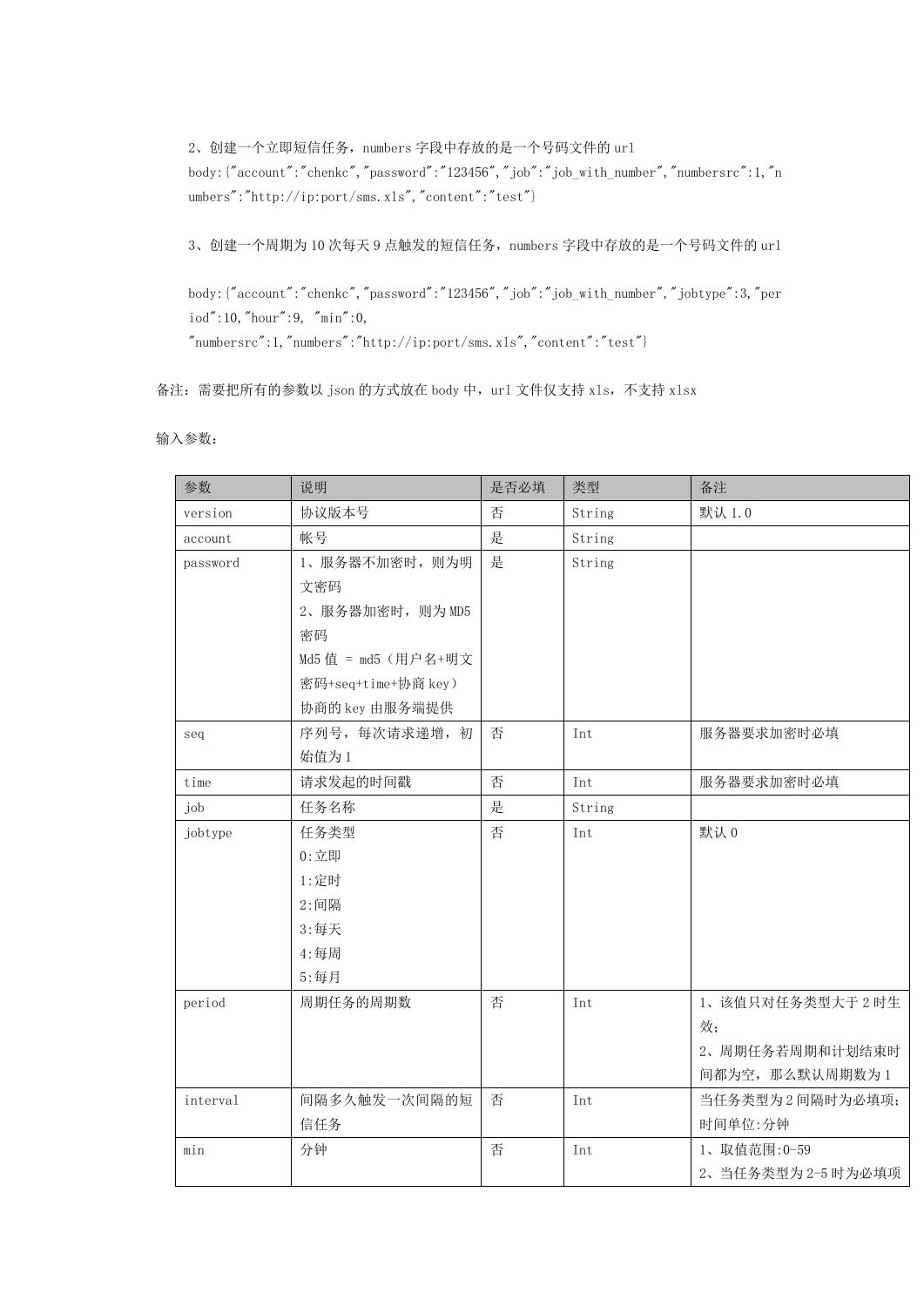| hour        | 小时      | 否 | Int    | 1、取值范围: 0-23             |
|-------------|---------|---|--------|--------------------------|
|             |         |   |        | 2、当任务类型为 2-5 时为必填项       |
| day         | 天       | 否 | Int    | 1、取值范围:1-31              |
|             |         |   |        | 2、当任务类型为2、3、5时为必         |
|             |         |   |        | 填项                       |
| week        | 周       | 否 | Int    | 1、取值范围:1-7               |
|             |         |   |        | 2、当任务类型为4时为必填项           |
| mon         | 月       | 否 | Int    | 1、取值范围:1-12              |
|             |         |   |        | 2、当任务类型为5时为必填项           |
| planstarttm | 计划发送时间戳 | 否 | Int    | 计划发送时间戳, 为空表示立即          |
|             |         |   |        | 发送                       |
| planendtm   | 计划结束时间戳 | 否 | Int    | 计划结束时间戳                  |
| retry       | 重试次数    | 否 | Int    | 短信发送失败的最大重试发送次           |
|             |         |   |        | 数                        |
|             |         |   |        | 默认 0 不重发                 |
| flash       | 闪信      | 否 | Int    | 是否为闪信, 0:否 1:是           |
| content     | 短信内容    | 是 | String | 全局的短信内容                  |
| numbersrc   | 号码来源    | 是 | INT    | 0: numbers 字段就是号码        |
|             |         |   |        | 1: numbers 是个 url (文件仅支持 |
|             |         |   |        | xls, 不支持 xlsx)           |
| numbers     | 接收号码    | 是 | String | 短信的接受号码                  |
|             |         |   |        | 1、长度不超时过 4*1024          |
|             |         |   |        | 2、多个号码使用英文逗号分开;          |
| senderId    | 发送者 ID  | 否 | String | 任务的 senderId             |
| smstype     | 短信类型    | 否 | Int    | 0: 普通短信, 1: 彩信           |
|             |         |   |        | (默认0)                    |
| mmstitle    | 彩信标题    | 否 | String | 当短信类型是彩信是才必填             |
|             |         |   |        |                          |

#### 输出参数:

| 参数     | 说明                           | 类型         |
|--------|------------------------------|------------|
| status | 发送提交状态                       | <b>INT</b> |
|        | 0: 成功                        |            |
|        | -1: 认证错误                     |            |
|        | -2: Ip 访问受限                  |            |
|        | -3: 短信内容含有敏感字符               |            |
|        | -4: 短信内容为空                   |            |
|        | -5: 短信内容过长                   |            |
|        | -6: 不是模板的短信                  |            |
|        | -7: 号码个数过多                   |            |
|        | -8: 号码为空                     |            |
|        | -9: 号码异常                     |            |
|        | -10: 该通道余额不足, 不能满足本次发送       |            |
|        | -11: 定时时间格式不对                |            |
|        | -12: 由于平台的原因, 批量提交出错, 请与管理员联 |            |